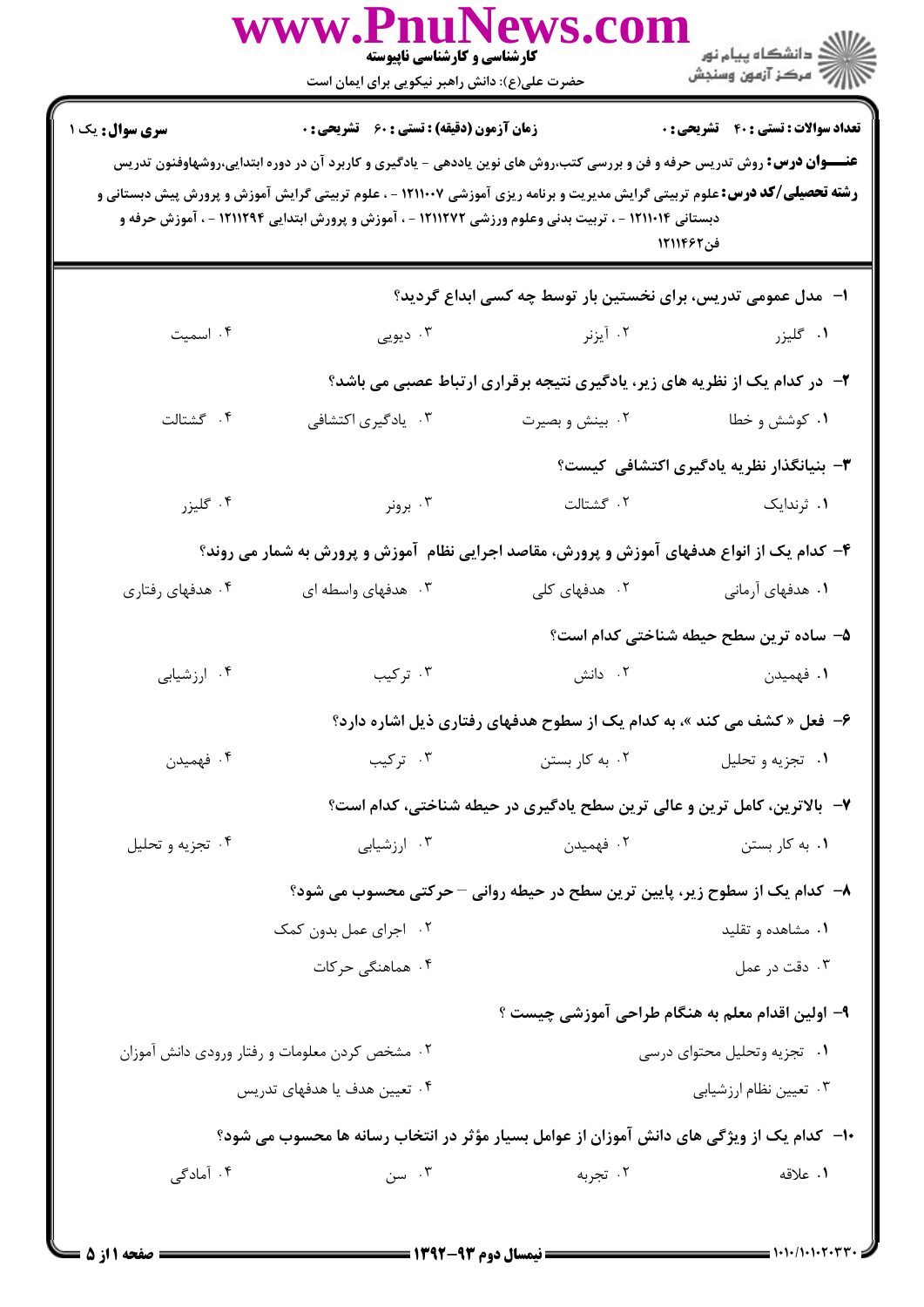|                                                                                                                | www.PnuNews.col<br><b>کارشناسی و کارشناسی ناپیوسته</b><br>حضرت علی(ع): دانش راهبر نیکویی برای ایمان است                                                                                                                                                                                                                                                                        |                                                                          | ن دانشگاه پيام نور<br>د مرکز آزمون وسنجش     |
|----------------------------------------------------------------------------------------------------------------|--------------------------------------------------------------------------------------------------------------------------------------------------------------------------------------------------------------------------------------------------------------------------------------------------------------------------------------------------------------------------------|--------------------------------------------------------------------------|----------------------------------------------|
| <b>سری سوال : ۱ یک</b>                                                                                         | <b>زمان آزمون (دقیقه) : تستی : 60 ٪ تشریحی : 0</b>                                                                                                                                                                                                                                                                                                                             |                                                                          | <b>تعداد سوالات : تستي : 40 - تشريحي : 0</b> |
|                                                                                                                | <b>عنـــوان درس:</b> روش تدریس حرفه و فن و بررسی کتب،روش های نوین یاددهی - یادگیری و کاربرد آن در دوره ابتدایی،روشهاوفنون تدریس<br><b>رشته تحصیلی/کد درس:</b> علوم تربیتی گرایش مدیریت و برنامه ریزی آموزشی ۱۲۱۱۰۰۷ - ، علوم تربیتی گرایش آموزش و پرورش پیش دبستانی و<br>دبستانی ۱۲۱۱۰۱۴ - ، تربیت بدنی وعلوم ورزشی ۱۲۱۱۲۷۲ - ، آموزش و پرورش ابتدایی ۱۲۱۱۲۹۴ - ، آموزش حرفه و |                                                                          | فن ۱۲۱۱۴۶۲                                   |
|                                                                                                                |                                                                                                                                                                                                                                                                                                                                                                                | 11- به کدام روش تدریس ذیل، روش سقراطی نیز گفته می شود؟                   |                                              |
| ۰۴ مبتنی بر بحث                                                                                                | ۰۳ بازگویی                                                                                                                                                                                                                                                                                                                                                                     | ۰۲ پرسش و پاسخ                                                           | ۰۱ سخنرانی                                   |
|                                                                                                                | ۱۲- فعالیتهای آموزشی و پرورشی در مراکز پیش دبستانی با استفاده از کدام روش تدریس زیر انجام می گردد؟                                                                                                                                                                                                                                                                             |                                                                          |                                              |
| ۰۴ واحد کار                                                                                                    | ۰۳ آزمایشی                                                                                                                                                                                                                                                                                                                                                                     | ۰۲ گردش علمی                                                             | ۰۱ نمایشی                                    |
|                                                                                                                | ۱۳- این نکته: «روش تدریس باید دانش آموزان را به تفکر، همکاری و کوشش ترغیب سازد»، به کدامیک از اصول انتخاب روش                                                                                                                                                                                                                                                                  |                                                                          | تدریس اشاره دارد؟                            |
|                                                                                                                | ۰۲ اصل راهنمایی                                                                                                                                                                                                                                                                                                                                                                |                                                                          | ٠١ اصل فعاليت                                |
|                                                                                                                | ۰۴ اصل داشتن معلومات لازم و کافی                                                                                                                                                                                                                                                                                                                                               |                                                                          | ۰۳ اصل موفقيت                                |
|                                                                                                                | ۱۴- کدام یک از روشهای جدید تدریس، بر اساس فلسفه «اصالت کودک» پایه گذاری گردیده است؟                                                                                                                                                                                                                                                                                            |                                                                          |                                              |
| ۰۴ طرح کلر                                                                                                     | ۰۳ طرح دکرولی                                                                                                                                                                                                                                                                                                                                                                  | ٠٢ روش دالتون                                                            | ۰۱ روش مونته سوری                            |
|                                                                                                                | ۱۵– کدام اندیشمند ذیل، معلم را همچون برزگری می داند که بذر افشانی کرده و دانش آموزان محصول آن را درو می کنند؟                                                                                                                                                                                                                                                                  |                                                                          |                                              |
| ۰۴ مونته سوری                                                                                                  | ۰۳ پارکهرست                                                                                                                                                                                                                                                                                                                                                                    | ۰۲ دالتون                                                                | ۰۱ دکرولی                                    |
| ۱۶- در کدام یک از روشهای تدریس، کلاسهای مدرسه به صورت آزمایشگاه و موزه بوده و برای کودکان بسیار جالب می باشند؟ |                                                                                                                                                                                                                                                                                                                                                                                |                                                                          |                                              |
| ۰۴ کلر                                                                                                         | ۰۳ دکرولی                                                                                                                                                                                                                                                                                                                                                                      | ۰۲ مونته سوری                                                            | ٠١ دالتون                                    |
|                                                                                                                |                                                                                                                                                                                                                                                                                                                                                                                | ۱۷- کدام یک از روشهای تدریس زیر، نظام فردی کردن آموزش نیز نامیده می شود؟ |                                              |
| ۰۴ مونته سوری                                                                                                  | ۰۳ دالتون                                                                                                                                                                                                                                                                                                                                                                      | ۰۲ دکرولی                                                                | ۱. طرح کلر                                   |
|                                                                                                                | ۱۸- طبق نظر افلاطون در الگوی فرد مداری، کدام یک از افراد زیر از فلز نقره ای ساخته شده اند؟                                                                                                                                                                                                                                                                                     |                                                                          |                                              |
|                                                                                                                | ۰۲ دستياران ومشاوران                                                                                                                                                                                                                                                                                                                                                           |                                                                          | ۰۱ زمامداران کشور                            |
|                                                                                                                | ۰۴ طبقات مرفه جامعه                                                                                                                                                                                                                                                                                                                                                            |                                                                          | ۰۳ پیشروان و صاحبان حرفه های مختلف           |
|                                                                                                                |                                                                                                                                                                                                                                                                                                                                                                                | ۱۹- كدام انديشمند زير، نماينده وصاحبنظر الگوي دريافت مفهوم مي باشد؟      |                                              |
| ۰۴ گانیه                                                                                                       | ۰۳ گوردون                                                                                                                                                                                                                                                                                                                                                                      | ۰۲ برونر                                                                 | ۰۱ تابا                                      |
|                                                                                                                |                                                                                                                                                                                                                                                                                                                                                                                |                                                                          |                                              |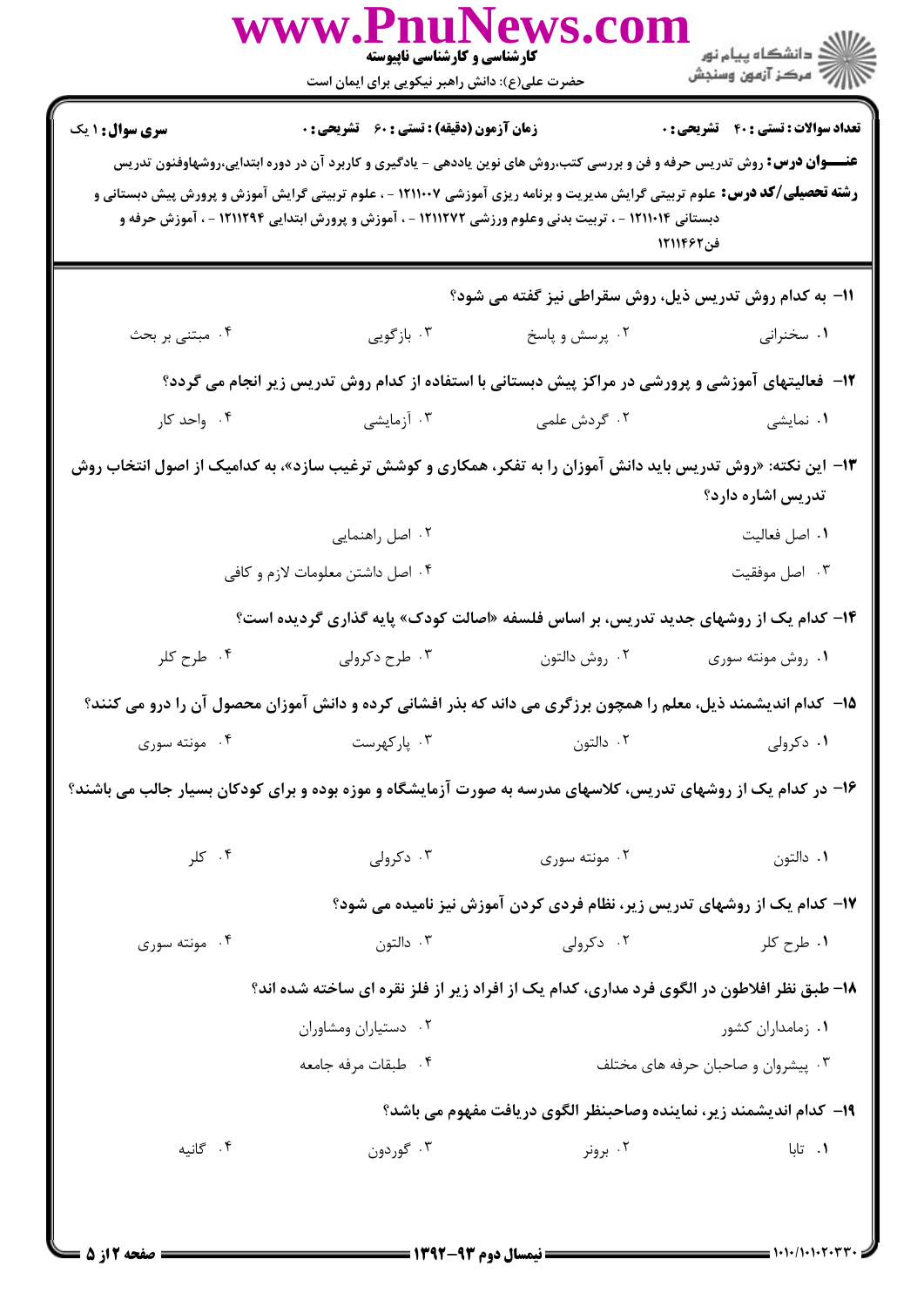| ر دانشڪاه پيام نور<br>ا∛ مرڪز آزمون وسنڊش                                                                                                                                                                                                                                           |                   | www.PnuNews.con<br>کارشناسی و کارشناسی ناپیوسته<br>حضرت علی(ع): دانش راهبر نیکویی برای ایمان است      |                        |
|-------------------------------------------------------------------------------------------------------------------------------------------------------------------------------------------------------------------------------------------------------------------------------------|-------------------|-------------------------------------------------------------------------------------------------------|------------------------|
| <b>تعداد سوالات : تستی : 40 قشریحی : 0</b>                                                                                                                                                                                                                                          |                   | <b>زمان آزمون (دقیقه) : تستی : 60 ٪ تشریحی : 0</b>                                                    | <b>سری سوال : ۱ یک</b> |
| <b>عنـــوان درس:</b> روش تدریس حرفه و فن و بررسی کتب،روش های نوین یاددهی - یادگیری و کاربرد آن در دوره ابتدایی،روشهاوفنون تدریس<br><b>رشته تحصیلی/کد درس:</b> علوم تربیتی گرایش مدیریت و برنامه ریزی آموزشی ۱۲۱۱۰۰۷ - ، علوم تربیتی گرایش آموزش و پرورش پیش دبستانی و<br>فن ۱۲۱۱۴۶۲ |                   | دبستانی ۱۲۱۱۰۱۴ - ، تربیت بدنی وعلوم ورزشی ۱۲۱۱۲۷۲ - ، آموزش و پرورش ابتدایی ۱۲۱۱۲۹۴ - ، آموزش حرفه و |                        |
| +۲- کدام یک از الگوهای زیر، در آغاز به منظور استفاده گروههای خلاقیت در زمینه های صنعتی به وجود آمد؟                                                                                                                                                                                 |                   |                                                                                                       |                        |
| ٠١. الگوى يادگيرى اصل                                                                                                                                                                                                                                                               |                   | ۰۲ الگوی کاوشگری علمی                                                                                 |                        |
| ۰۳ الگوی تفکر استقرایی                                                                                                                                                                                                                                                              |                   | ۰۴ الگوي بديعه پردازي                                                                                 |                        |
| <b>۲۱</b> – کدام یک از الگوهای زیر، جزو خانواده الگوهای اجتماعی نمی باشد؟                                                                                                                                                                                                           |                   |                                                                                                       |                        |
| ۰۱ الگوی پژوهش گروهی                                                                                                                                                                                                                                                                |                   | ۰۲ الگوی آموزش کاوشگری                                                                                |                        |
| ۰۳ الگوی خود شکوفایی                                                                                                                                                                                                                                                                |                   | ۰۴ الگوی ایفای نقش                                                                                    |                        |
| ۲۲– از کدام الگوی تدریس، می توان برای دانش آموزان تیز هوش و استثنایی استفاده نمود؟                                                                                                                                                                                                  |                   |                                                                                                       |                        |
| ۰۱ الگوی خود شکوفایی                                                                                                                                                                                                                                                                |                   | ۰۲ الگوی یادگیری اجتماعی                                                                              |                        |
| ۰۳ الگوی تدریس غیر مستقیم                                                                                                                                                                                                                                                           |                   | ۰۴ الگوی یادگیری تسلط یاب                                                                             |                        |
| ۲۳– کدام یک از الگوهای تدریس زیر، برای دانش آموزان در هر سنی قابل استفاده است؟                                                                                                                                                                                                      |                   |                                                                                                       |                        |
| ٠١ الگوى تفكر استقرايي                                                                                                                                                                                                                                                              |                   | ۰۲ الگوي بديعه پردازي                                                                                 |                        |
| ۰۳ الگوی یادگیری اصل                                                                                                                                                                                                                                                                |                   | ۰۴ الگوی کاوشگری علمی                                                                                 |                        |
| ۲۴- کدام یک از گزینه های زیر، جزو مراحل تدریس الگوی تفکر استقرایی نمی باشد؟                                                                                                                                                                                                         |                   |                                                                                                       |                        |
| ٠١. تكوين مفهوم                                                                                                                                                                                                                                                                     | ۰۲ تفسیر مطالب    | ۰۳ اصلاح رفتار                                                                                        | ۰۴ کاربرد اصول         |
| ۲۵- مرحله ی اجرا، به کدام یک از مهارتهای تدریس آشاره دارد؟                                                                                                                                                                                                                          |                   |                                                                                                       |                        |
| ۰۱ مهارتهای پیش از تدریس                                                                                                                                                                                                                                                            |                   | ۰۲ مهارتهای ضمن تدریس                                                                                 |                        |
| ۰۳ مهارتهای بعد از تدریس                                                                                                                                                                                                                                                            |                   | ۰۴ مهارتهای مربوط به ارزشیابی                                                                         |                        |
| ۲۶- معلم با استفاده از کدام گزینه زیر، می تواند زمینه یادگیری هر چه بیشتر دانش آموزان را فراهم سازد؟                                                                                                                                                                                |                   |                                                                                                       |                        |
| ۰۱ بهبود ظرفيت تفكر                                                                                                                                                                                                                                                                 |                   | ۰۲ تمرکز بخشی                                                                                         |                        |
| ۰۳ به کارگیری حواس مختلف دانش آموزان                                                                                                                                                                                                                                                |                   | ۰۴ مقدمه مناسب تدریس                                                                                  |                        |
| ۲۷– در کدام یک از دیدگاههای تنبیه ، فرد وادار می شود به منظور کسب احترام و حیثیت در نزد افراد جامعه بکوشد؟                                                                                                                                                                          |                   |                                                                                                       |                        |
| ۰۱ دیدگاه انتقامی                                                                                                                                                                                                                                                                   | ۰۲ دیدگاه پیشگیری | ۰۳ دیدگاه ریشه یابی                                                                                   | ۰۴ دیدگاه تأدیبی       |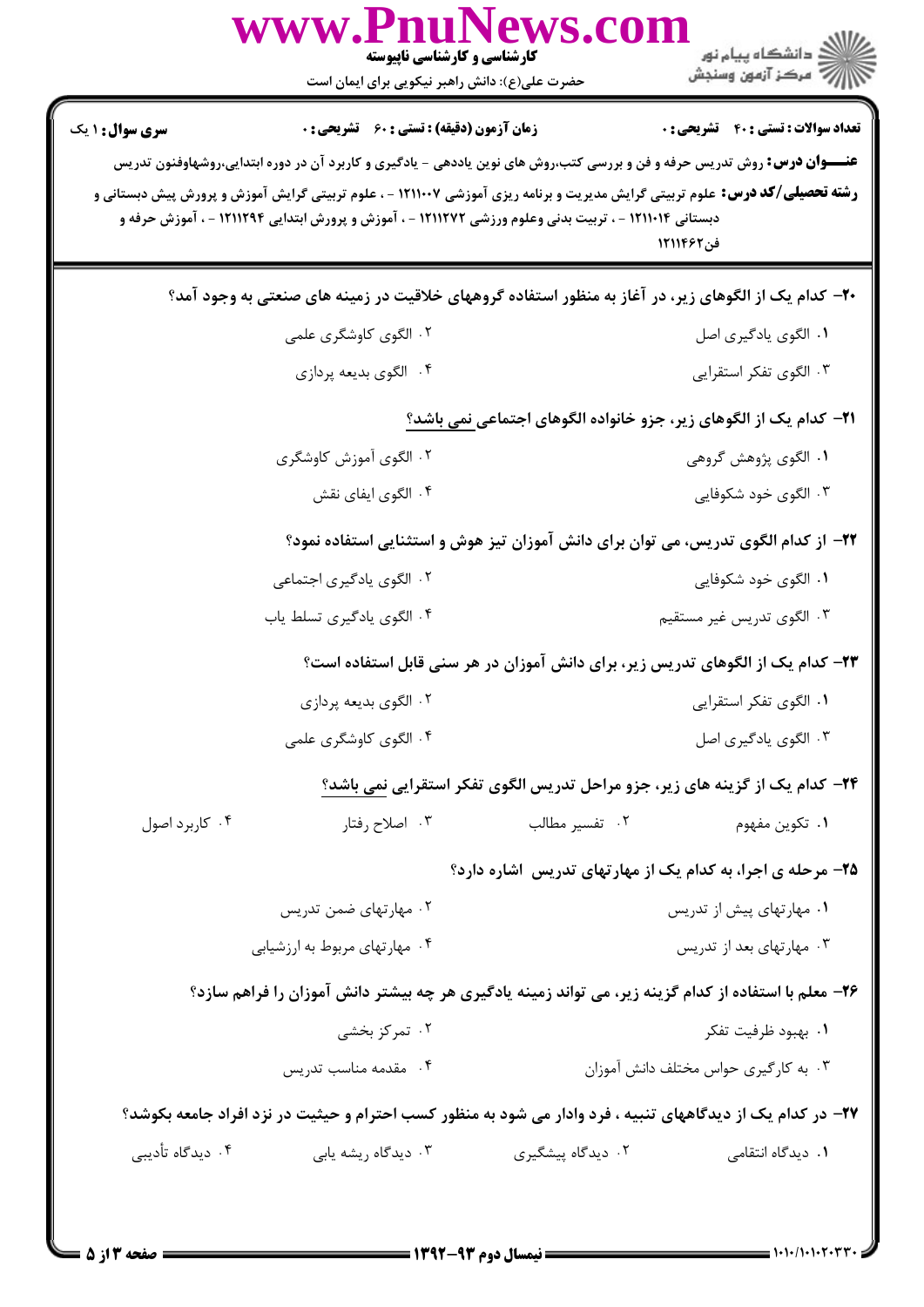|                        | www.Fnulvews.con<br>کارشناسی و کارشناسی ناپیوسته<br>حضرت علی(ع): دانش راهبر نیکویی برای ایمان است |                                                                                                                                                                                                                                                                                                                                                                                 |                                                            |
|------------------------|---------------------------------------------------------------------------------------------------|---------------------------------------------------------------------------------------------------------------------------------------------------------------------------------------------------------------------------------------------------------------------------------------------------------------------------------------------------------------------------------|------------------------------------------------------------|
| <b>سری سوال : ۱ یک</b> | زمان آزمون (دقیقه) : تستی : 60 ٪ تشریحی : 0                                                       | <b>عنــــوان درس:</b> روش تدریس حرفه و فن و بررسی کتب،روش های نوین یاددهی - یادگیری و کاربرد آن در دوره ابتدایی،روشهاوفنون تدریس<br><b>رشته تحصیلی/کد درس:</b> علوم تربیتی گرایش مدیریت و برنامه ریزی آموزشی ۱۲۱۱۰۰۷ - ، علوم تربیتی گرایش آموزش و پرورش پیش دبستانی و<br>دبستانی ۱۲۱۱۰۱۴ - ، تربیت بدنی وعلوم ورزشی ۱۲۱۱۲۷۲ - ، آموزش و پرورش ابتدایی ۱۲۱۱۲۹۴ - ، آموزش حرفه و | <b>تعداد سوالات : تستي : 40 ٪ تشريحي : 0</b><br>فن ۱۲۱۱۴۶۲ |
|                        |                                                                                                   | ۲۸– کدام یک از دیدگاههای تنبیه، به لحاظ تربیتی کاملاً بی ارزش می باشد؟                                                                                                                                                                                                                                                                                                          |                                                            |
| ۰۴ ریشه یابی           | ۰۳ پیشگیری                                                                                        | ۰۲ تأدیبی                                                                                                                                                                                                                                                                                                                                                                       | <b>۱.</b> انتقامی                                          |
|                        |                                                                                                   | <b>۲۹</b> - کدام اندیشمند زیر، در زمینه تکالیف درسی تحقیقات متعددی انجام داده است؟                                                                                                                                                                                                                                                                                              |                                                            |
| ۰۴ کلاپارد             | ۰۳ هارلوک                                                                                         | ۰۲ اپستاین                                                                                                                                                                                                                                                                                                                                                                      | ۰۱ فونتانا                                                 |
|                        |                                                                                                   | ۳۰ – به اعتقاد کدام اندیشمند ذیل، انضباط درونی باید جانشین انضباط برونی گردد؟                                                                                                                                                                                                                                                                                                   |                                                            |
| ۰۴ اپستاین             | ۰۳ هارلوک                                                                                         | ۰۲ فونتانا                                                                                                                                                                                                                                                                                                                                                                      | ١. كلا پارد                                                |
|                        |                                                                                                   | ۳۱– اکثر معلمان، هدف اصلی از دادن تکالیف به دانش آموزان را چه می دانند؟                                                                                                                                                                                                                                                                                                         |                                                            |
|                        | ۰۲ آگاه ساختن والدین از آنچه در کلاس درس می گذرد                                                  | ۰۱ گسترش روابط متقابل والدین و فرزند در امر یادگیری                                                                                                                                                                                                                                                                                                                             |                                                            |
|                        | ۰۴ تمرین مهارتهای یاد گرفته شده در کلاس درس                                                       |                                                                                                                                                                                                                                                                                                                                                                                 | ۰۳ رشد فردی با هدف پرورش حس مسئولیت                        |
|                        |                                                                                                   | ۳۲– کدام گزینه زیر، مبین نظر ارسطو درباره ارتباط می باشد؟                                                                                                                                                                                                                                                                                                                       |                                                            |
|                        |                                                                                                   | ٠١ فن انتقال اطلاعات و افكار ورفتارهاي انساني از شخصي به شخص ديگر                                                                                                                                                                                                                                                                                                               |                                                            |
|                        |                                                                                                   | ۰۲ تحت تاثیر قرارگرفتن اندیشه به وسیله جریانهای یک اندیشه دیگر                                                                                                                                                                                                                                                                                                                  |                                                            |
|                        |                                                                                                   | ۰۳ جستجوی یک راه و روشر با استفاده از امکانات موجود به منظور ترغیب افکار وعقاید                                                                                                                                                                                                                                                                                                 |                                                            |
|                        |                                                                                                   |                                                                                                                                                                                                                                                                                                                                                                                 | ۰۴ منشأ فرهنگ وعامل ارتقاي انساني                          |
|                        |                                                                                                   | ۳۳– نویسنده کتاب و خواننده آن، چه نوع ارتباطی با یکدیگر دارند؟                                                                                                                                                                                                                                                                                                                  |                                                            |
| ۰۴ ارتباط طبیعی        | ۰۳ ارتباط جمعی                                                                                    | ٠٢ ارتباط غير مستقيم                                                                                                                                                                                                                                                                                                                                                            | ۰۱ ارتباط مستقیم                                           |
|                        |                                                                                                   | ۳۴- صمیمانه ترین وکامل ترین نوع ارتباط در فرایند یاددهی – یادگیری، کدام است؟                                                                                                                                                                                                                                                                                                    |                                                            |
| ۰۴ ارتباط غير مستقيم   | ۰۳ ارتباط طبیعی                                                                                   | ۰۲ ارتباط جمعی                                                                                                                                                                                                                                                                                                                                                                  | ۰۱ ارتباط مستقيم                                           |
|                        |                                                                                                   | ۳۵– کدام یک از روشهای ارتباطی ذیل، مبین ارتباط هایی است که در سازمانهای آموزشی به منظور ابلاغ آیین نامه ها صورت                                                                                                                                                                                                                                                                 | می گیرد؟                                                   |
| ۰۴ ارتباط یک طرفه      | ۰۳ ارتباط رسمي                                                                                    | ٢. ارتباط غير كلامي                                                                                                                                                                                                                                                                                                                                                             | ٠١ ارتباط ارادي                                            |
|                        |                                                                                                   | ۳۶– کدام دسته از معلمان ، دانش آموز را محور اصلی تعلیم تربیت می دانند؟                                                                                                                                                                                                                                                                                                          |                                                            |
| ۰۴ معلمان اقتدار طلب   | ۰۳ معلمان رفاقت طلب                                                                               | ۰۲ معلمان درس نگر                                                                                                                                                                                                                                                                                                                                                               | ٠١. معلمان فراگير نگر                                      |